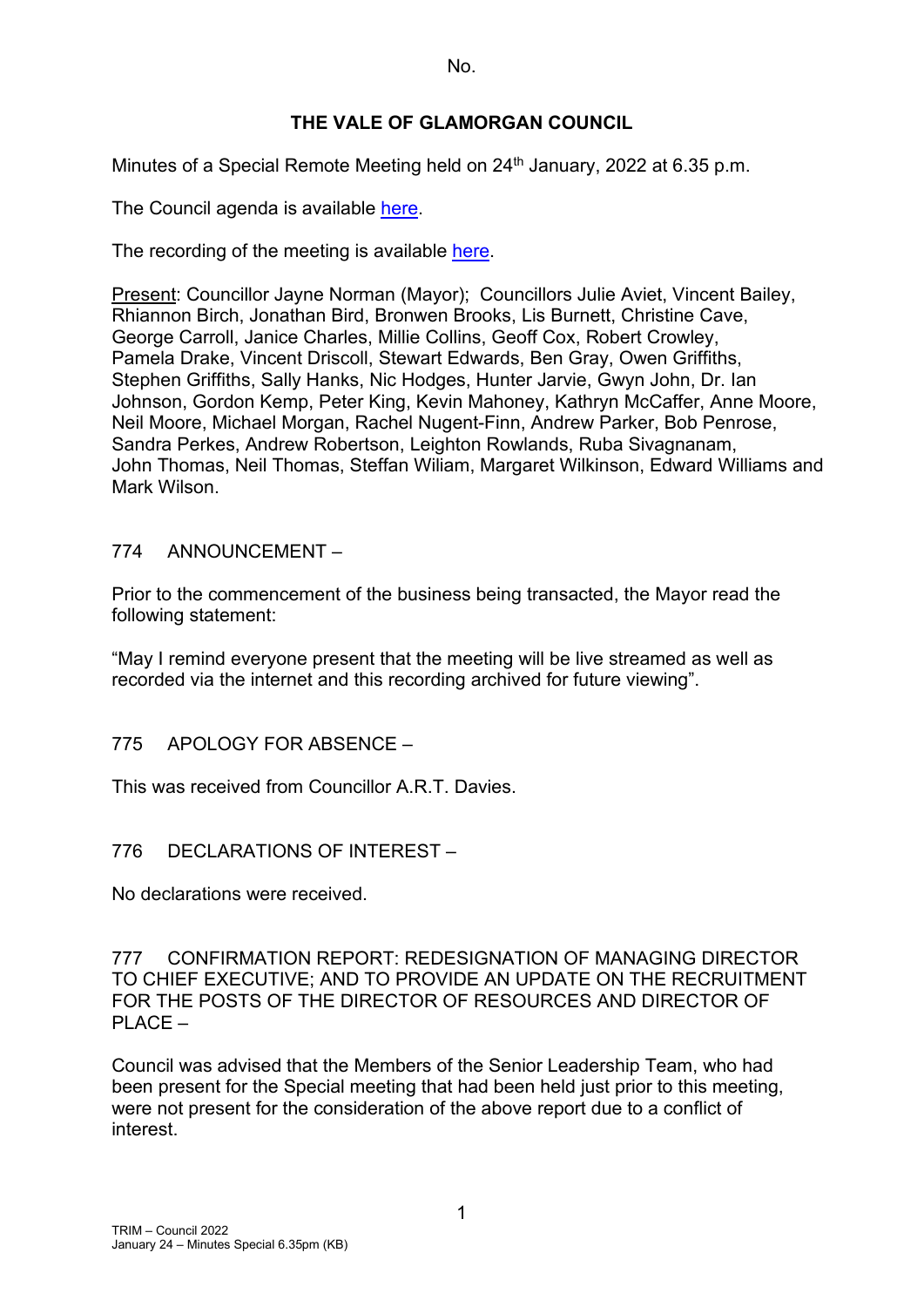The Leader in presenting the report commenced by stating that following the Cabinet Report on 13<sup>th</sup> September, 2021, the Special Council Report on 28<sup>th</sup> September, 2021 and the Council Report on  $6<sup>th</sup>$  December, 2021; the report was being brought to update the Council's intentions in relation to the redesignation of the Council's appointed Head of Paid Service, from Managing Director to Chief Executive with it being proposed that this be actioned with immediate effect. The Leader further stated that it was a re-designation of the post, it did not come with any additional remuneration and was in line with current employment law advice. The Chief Executive position would also include the role of Returning Officer as agreed by Council on 6<sup>th</sup> December, 2021.

The Leader also commented that the re-designation from Managing Director to Chief Executive was a matter for the Council to agree and not related to the requirements of the Local Government and Elections (Wales) Act 2021. There was also, he stated, no material difference in the job descriptions of the Managing Director to that of the Chief Executive.

Further to the Special Council Report on 28<sup>th</sup> September and the outcome of the consultation which was noted by Council on  $6<sup>th</sup>$  December, 2021 the report also provided an update on the progress with regard to the recruitment of the two new Director posts, in line with the Council's Recruitment Policy. Seconded by the Deputy Leader the Leader moved the recommendations contained within the report.

Councillor Ben Gray commented that in his view the decisions outlined in the report had already been considered by Council and that his group would therefore be supporting the recommendations. Councillor George Carroll stated that notwithstanding that his group had not been in support of the creation of the two new Director positions he too considered that the decisions had already previously been agreed by the Council. Councillor Andrew Robertson commented that his concern with regard to the recruitment for the two Director posts related to the cost implications and he also referred to the fact that the report to the Special meeting earlier that evening appeared to be advocating the diminishing of Council powers and in his view the Council should therefore not be employing more people as a result.

In summing up, the Leader thanked the Members who had indicated their support for the proposals and in referring to correspondence that had recently been received from a constituent relating to the position of Chief Executive, advised that the redesignation of the title of the Head of Paid Service from Managing Director to Chief Executive was a matter for the Council to determine. He also advised Members that the Senior Management Appointments Committee had also agreed to progress the two Director positions referred to in the report.

Following agreement for a recorded vote, the Leader Moved (seconded by the Deputy Leader) that the recommendations as set out in the report be approved.

The below Recorded Vote took place on the approval of the report recommendations.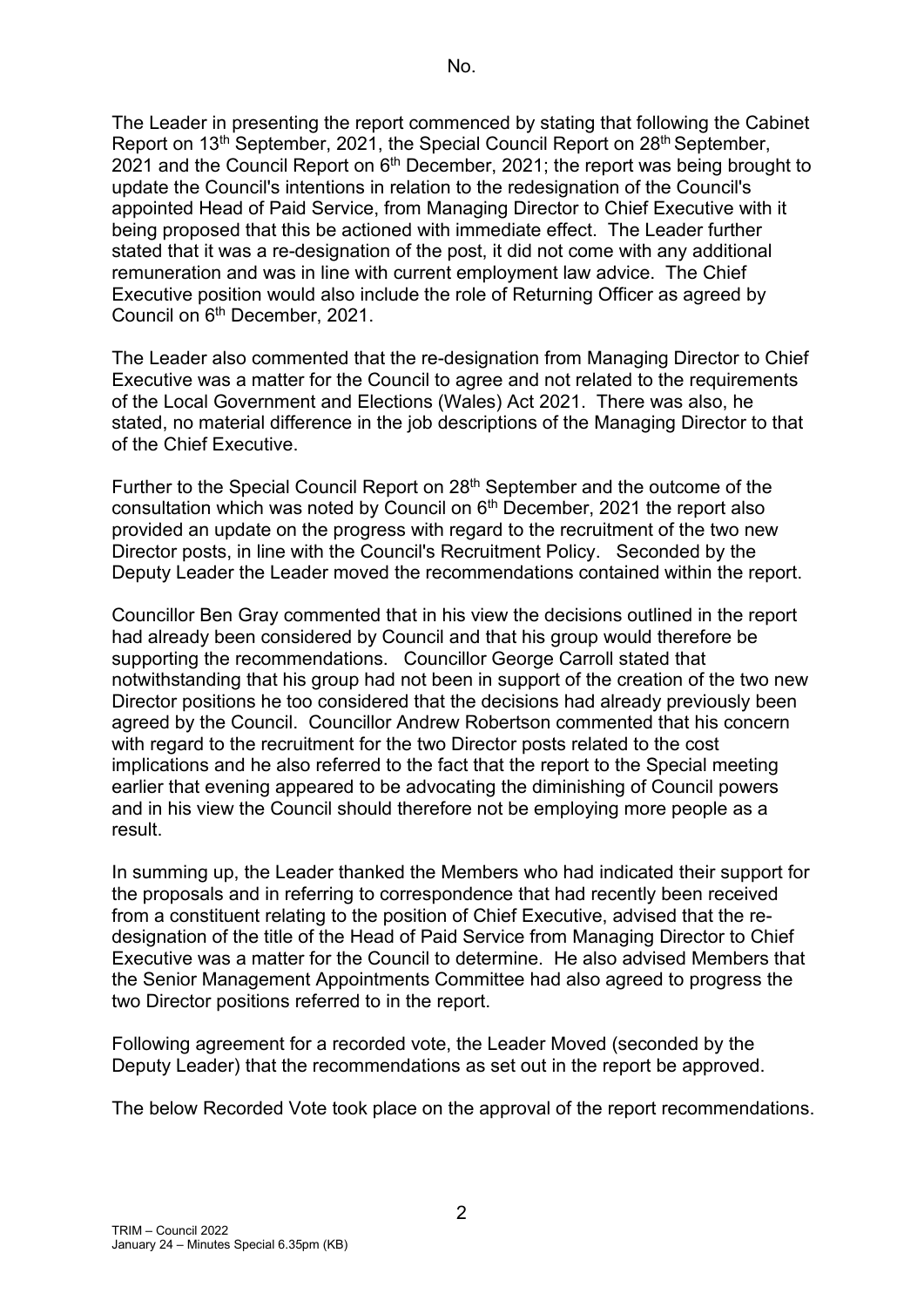| ٠<br>٩ |  |
|--------|--|
|        |  |

| <b>Members</b>           | For            | <b>Against</b> | <b>Abstain</b> |
|--------------------------|----------------|----------------|----------------|
| <b>Julie Aviet</b>       | $\sqrt{}$      |                |                |
| <b>Vincent Bailey</b>    | $\sqrt{}$      |                |                |
| <b>Rhiannon Birch</b>    | $\sqrt{2}$     |                |                |
| Jonathan Bird            | $\sqrt{}$      |                |                |
| <b>Bronwen Brooks</b>    | $\sqrt{}$      |                |                |
| <b>Lis Burnett</b>       | $\sqrt{}$      |                |                |
| George Carroll           | $\sqrt{}$      |                |                |
| <b>Janice Charles</b>    | $\sqrt{*}$     |                |                |
| <b>Millie Collins</b>    | $\sqrt{}$      |                |                |
| <b>Geoff Cox</b>         | $\sqrt{}$      |                |                |
| <b>Robert Crowley</b>    | $\sqrt{}$      |                |                |
| Pamela Drake             | $\sqrt{}$      |                |                |
| <b>Vince Driscoll</b>    | $\sqrt{\star}$ |                |                |
| <b>Stewart Edwards</b>   | $\sqrt{}$      |                |                |
| Ben Gray                 | $\sqrt{}$      |                |                |
| <b>Owen Griffiths</b>    | $\sqrt{}$      |                |                |
| <b>Stephen Griffiths</b> | $\sqrt{*}$     |                |                |
| <b>Sally Hanks</b>       | $\sqrt{}$      |                |                |
| Nic Hodges               | $\sqrt{}$      |                |                |
| Hunter Jarvie            | $\sqrt{ }$     |                |                |
| Gwyn John                | $\sqrt{}$      |                |                |
| lan Johnson              | $\sqrt{}$      |                |                |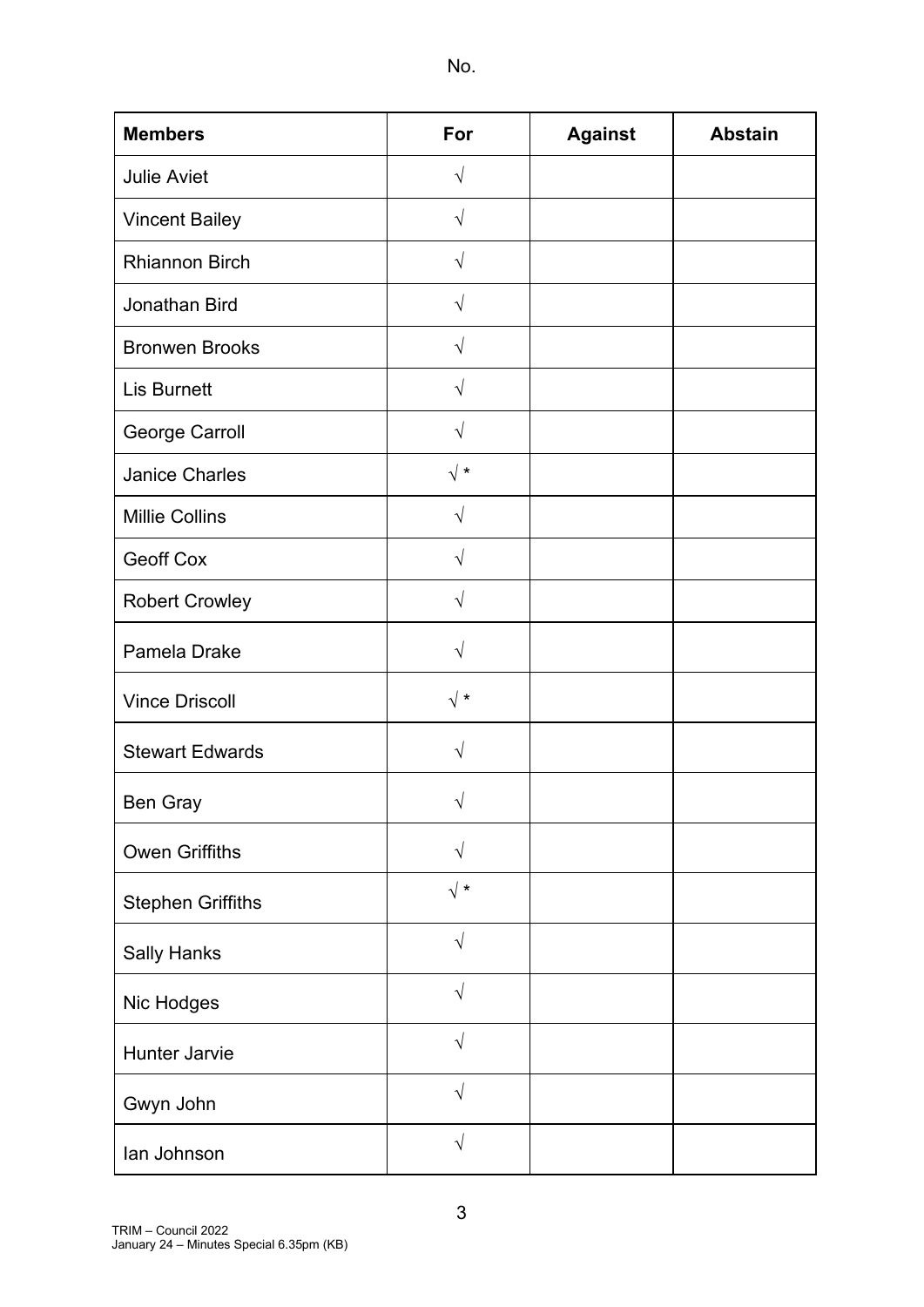No.

| Gordon Kemp             | V          |              |  |
|-------------------------|------------|--------------|--|
| Peter King              | $\sqrt{}$  |              |  |
| Kevin Mahoney           |            | $\sqrt{ }$   |  |
| Kathryn McCaffer        | $\sqrt{}$  |              |  |
| <b>Anne Moore</b>       | V          |              |  |
| <b>Neil Moore</b>       | $\sqrt{ }$ |              |  |
| Michael Morgan          | V          |              |  |
| Jayne Norman            | $\sqrt{}$  |              |  |
| Rachel Nugent-Finn      | $\sqrt{ }$ |              |  |
| <b>Andrew Parker</b>    | V          |              |  |
| <b>Bob Penrose</b>      | $\sqrt{*}$ |              |  |
| <b>Sandra Perkes</b>    | V          |              |  |
| <b>Andrew Robertson</b> |            | V            |  |
| Leighton Rowlands       | $\sqrt{*}$ |              |  |
| Ruba Sivagnanam         | $\sqrt{}$  |              |  |
| John Thomas             | $\sqrt{}$  |              |  |
| <b>Neil Thomas</b>      | $\sqrt{}$  |              |  |
| <b>Steffan Wiliam</b>   | $\sqrt{}$  |              |  |
| Margaret Wilkinson      | $\sqrt{ }$ |              |  |
| <b>Edward Williams</b>  | $\sqrt{}$  |              |  |
| <b>Mark Wilson</b>      | $\sqrt{}$  |              |  |
| <b>TOTAL</b>            | 41         | $\mathbf{2}$ |  |